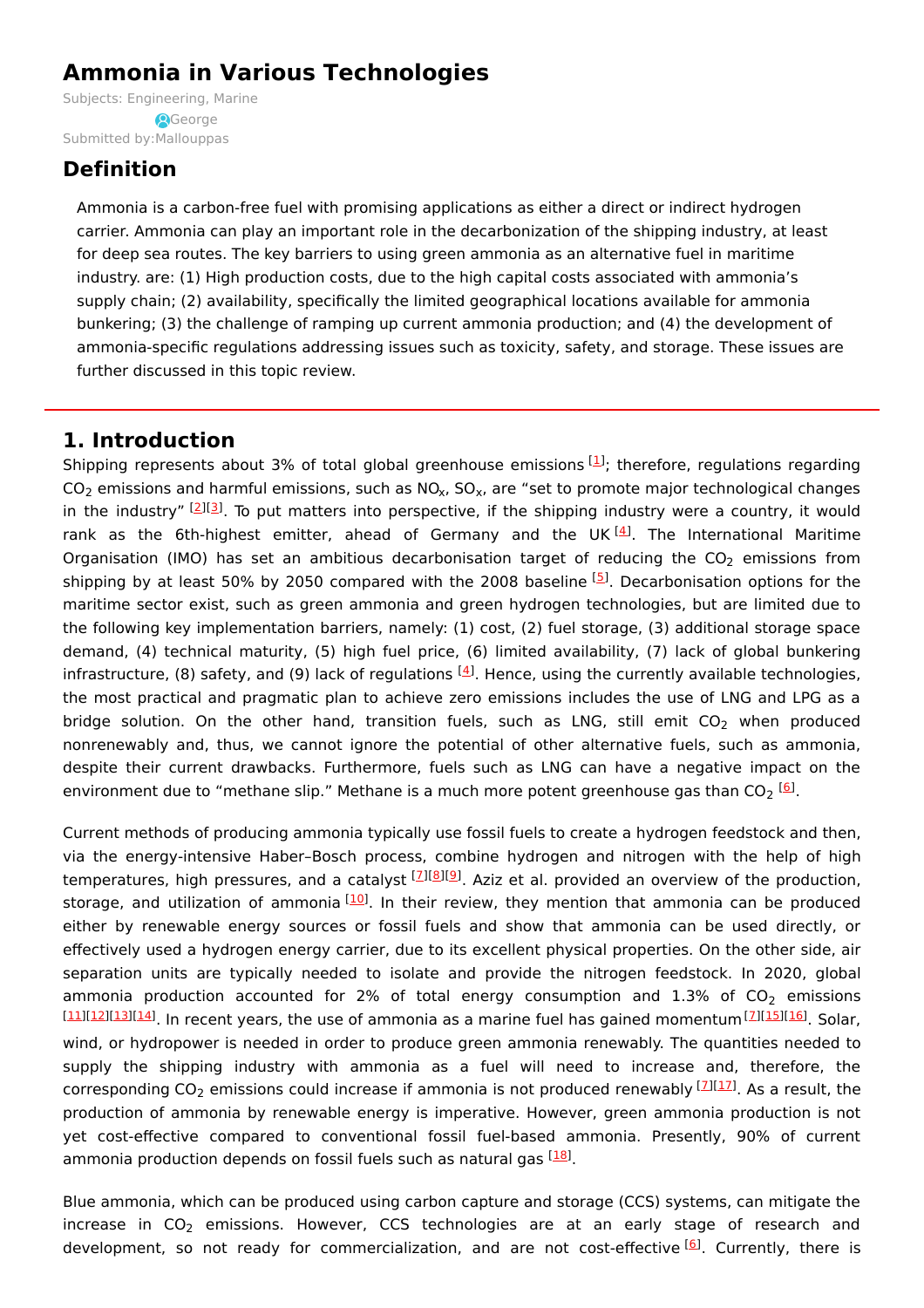considerable activity in the research and development of ammonia-powered vessels. In fact, Mapping of Zero Emission Pilots and Demonstration Projects, a report by the Getting to Zero Coalition, identified 14 shipping technology concept studies, pilots, and demonstrations that focused on ammonia-powered shipping undertaken in Japan, China, South Korea, Greece, and Northern Europe, with an additional nine projects on production and fuelling infrastructure for ships [[19](#page-4-18)]. These projects cover the whole value chain, "focusing on different elements for the transition of shipping to zero emission fuels" [\[19](#page-4-18)]. In this respect, studies such as the one performed by Dincer et al. <sup>[[20](#page-4-19)]</sup> evaluating the lifecycle performance of ammonia production are necessary to determine the implications of the production process for the environment, in terms of global warming potential, and also to consider other factors impacting the environment. For example, in their study, considering the current capabilities and efficiencies, the green ammonia produced from PVs has a significant environmental impact in terms of toxicity, acidification, and eutrophication. This is because of the low efficiencies of current PV systems; hence, the large number of cells and corresponding area needed to produce the necessary power. Nonetheless, a more credible alternative for ammonia production may be wind-based electrolysis <sup>[\[20](#page-4-19)]</sup>. Furthermore, the authors mention that ammonia produced using biomass has the most "benign" impact on the environment <sup>[\[20](#page-4-19)]</sup>.

Zero-emission shipping must be built on three pillars: (1) retrofitting and/or designing new vessels with the ability to use zero-emission, alternative fuels, so the design must incorporate safety, reliability, and proven performance in an operational context; (2) the use of zero-emission fuels that can be produced in sufficient (yet sustainable) quantities to satisfy the current and growing demand, and (3) financing and investment (in "existing and new infrastructure necessary to decarbonize shipping across the value chain") <sup>[\[21](#page-4-20)]</sup>. Any measure or new technology involving ammonia as a fuel will need public acceptance. In a recent online survey conducted in the UK and Mexico, Guati-Rojo et al. <sup>[\[22](#page-4-21)]</sup> suggest that most participants support the development of green ammonia technologies; however, the corresponding perception is highly dependent on the associated risks and benefits. Consequently, public acceptance of an energy technology is complex and difficult to study [\[22\]](#page-4-21).

### **2. Advantages and Disadvantages of Ammonia Versus Other Green Ship Fuels**

Ammonia allows more hydrogen storage in liquid form without the need for cryogenic storage (−33.4 °C for ammonia compared to −252.9 °C for hydrogen), thus making NH<sub>3</sub> a suitable hydrogen carrier <sup>[<u>18</u>]</sup>. Hydrogen is far more expensive to store than ammonia, despite the fact that both fuels have similar energy densities <sup>[[18\]](#page-4-17)</sup>. There are numerous barriers to ammonia becoming a competitive fuel in shipping's transition to decarbonisation, namely (1) an "appropriate ammonia-fuelled power generator, (2) appropriate system safety assessment tool, and (3) mitigating measures to address the hazards of ammonia" [\[23](#page-4-22)]. Hydrogen handling and safety are important issues to address. Ammonia storage is generally simpler than that of hydrogen <sup>[\[23](#page-4-22)]</sup>. Another limitation of hydrogen, is that it has a low energy density (4.7 GJ/m<sup>3</sup>) in gaseous form compared to liquefied hydrogen (8.5 GJ/m<sup>3</sup>); however, liquefying hydrogen is an energy-intensive process <sup>[[24](#page-4-23)]</sup>. In the longer term, "zero-carbon energy carriers" such as hydrogen and ammonia offer the most promising pathways to decarbonize shipping; however, biofuels, in the short to medium term, are most suitable for "retrofits and existing infrastructure" [\[25](#page-4-24)]. In addition, the NoGAPS project concluded that it is envisioned that ammonia synthesized from green hydrogen "represents a credible long-term, zero-emission fuel"  $[21]$  $[21]$ . The NoGAPS project also concluded that "the potential of ammonia-powered shipping to contribute to the decarbonization of the maritime sector is significant, and ammonia carriers present a logical starting point for demonstrating this potential" [\[21](#page-4-20)]. However, and most importantly, government support and public finance can accelerate investment now, which can improve the long-term prospects for ammonia deployment as a shipping fuel  $^{[21]}$  $^{[21]}$  $^{[21]}$ .

In addition to hydrogen, there are other alternative fuels that compete with ammonia. These are alcohols (ethanol and methanol), natural gas, biodiesel, and, to a lesser extent, biogas. There has been interest in methanol as a marine fuel <sup>[\[7](#page-4-6)]</sup>, with notable examples being the retrofitting of a Stena Line ferry [[26](#page-4-25)] and the recent order from A. P. Moller-Maersk of a container ship operating with e-methanol [[27](#page-5-0)], with MAN Energy Solutions developing dual-fuel engines  $^{[28]}$  $^{[28]}$  $^{[28]}$ . Natural gas (which is 90% methane) is the most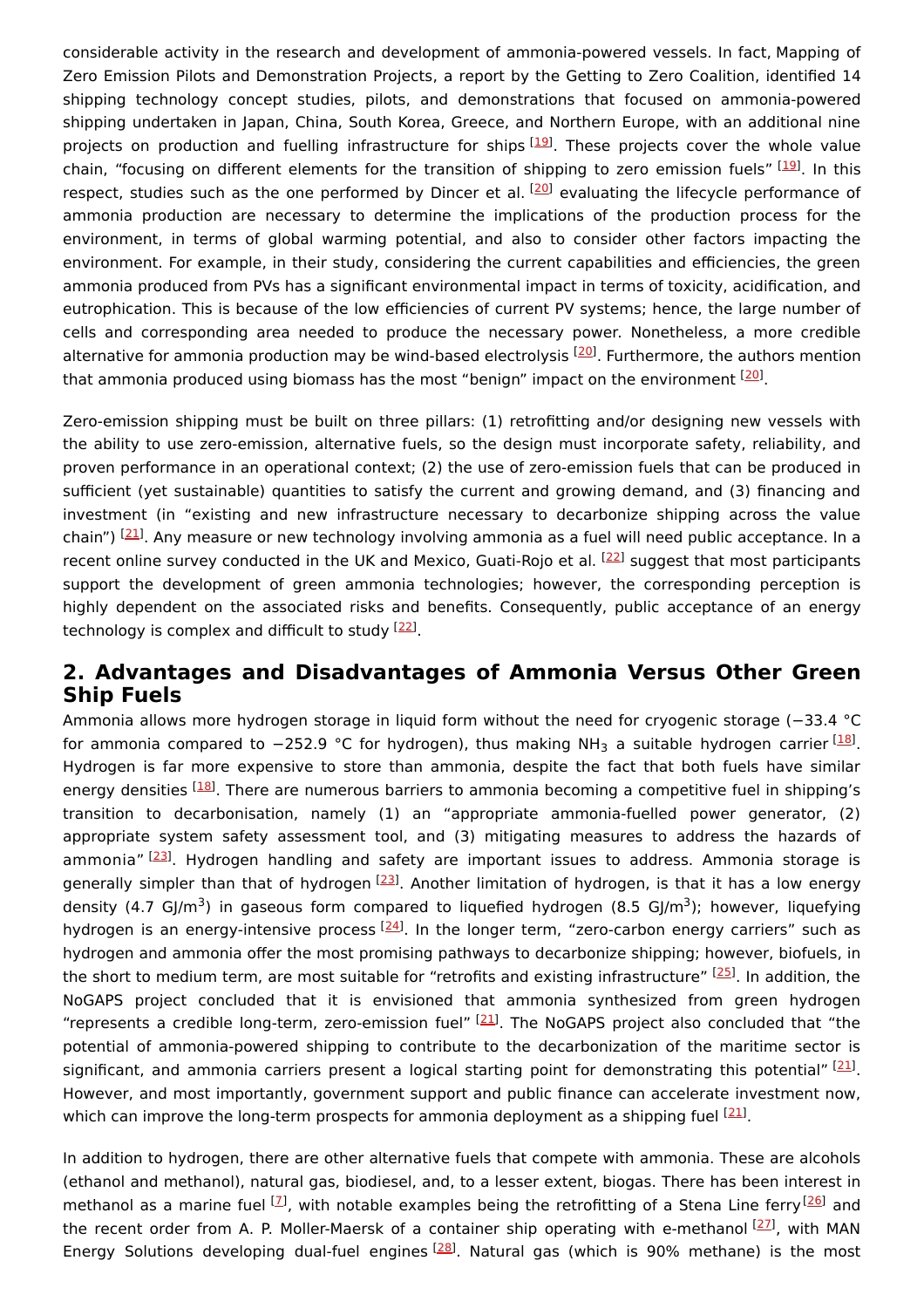competitive alternative to traditional marine fuels. Methane (whose properties are considered identical to natural gas) has the highest volumetric energy density (23.4 GJ/m<sup>3</sup>). Methane has the added benefit of lower  $\textsf{CO}_2$  and NOx emissions, almost nonexistent PM emissions, and zero Sox emissions. Ethanol and methanol are competitive alternative fuels due to their relatively high volumetric energy density (21.1 GJ/m<sup>3</sup> and 15.8 GJ/m<sup>3</sup>, respectively). Note that ethanol methanol and liquid ammonia, compared to liquid methane, have almost half the energy density, which means that, to achieve the same power output, twice the amount of fuel is required <sup>[[23\]](#page-4-22)</sup>, which implies higher storage costs and less space on vessels to transport goods. The situation is even worse for liquefied or compressed hydrogen, despite having the largest energy density on a LHV basis. It is worth mentioning that ethanol and methanol can be produced from renewable energy sources, whereas natural gas is extracted from fossil fuels [\[23](#page-4-22)]. In the short term, transition fuels such as LNG and LPG are necessary due to the low availability of green fuels such as ammonia and hydrogen, which are expected to be dominant in the longer term.

# **3. Ammonia in Various Technologies**

Ammonia can be used as a drop-in fuel in diesel in internal combustion engines and gas turbines and as a primary fuel in fuel cells, making it a very appealing and competitive alternative [\[6](#page-4-5)][\[18](#page-4-17)][\[23](#page-4-22)]. However, as Imhoff et al. suggest in their study, "naval vessels are less likely to adopt ammonia powertrains without significant redesigns" <sup>[[29](#page-5-2)]</sup>. They further state that, if ammonia can be used as an alternative marine fuel, the powertrain design concept must prove that it is practically possible. Note that, in the study by Imhoff et al., the powertrain includes an engine, a waste heat recovery (WHR) heat exchanger (HX), an exhaust aftertreatment system, a fuel tank, a fuel heater, and an ammonia cracker <a>[[29](#page-5-2)]</a>.

### **3.1. Internal Combustion Engines**

Combusting ammonia in internal combustion engines (ICEs) is not a new concept, but is an attractive option because of the absence of carbon and sulphur in ammonia's chemical formula. Thus, emissions of CO<sub>2</sub>, CO, UHC, PM, and SOx are virtually eliminated. Ammonia and hydrogen have higher octane ratings than gasoline, are favourable at higher compression ratios <sup>[[30\]](#page-5-3)</sup>, and thus are ideal for diesel engines <sup>[\[30](#page-5-3)]</sup>. Ammonia has a high autoignition temperature, so the dual-fuel approach  $^{[31]}$  $^{[31]}$  $^{[31]}$  may be the way forward  $^{[6]}$  $^{[6]}$  $^{[6]}$ .

Ammonia has several limitations that inhibit its commercial exploitation <sup>[[32](#page-5-5)]</sup>. These are:

- Poor ignition
- Slow flame propagation speed compared to other fuels.
- High toxicity and corrosiveness, thus the requirement for sustainable safety and storage solutions.
- High NOx emissions, unless these are controlled either by after-treatment such as Selective Catalytic Reduction or by optimizing the combustion process.
- High costs in production by considering the supply chain and life-cycle considerations, especially if ammonia is produced renewably.
- Lack of regulations if ammonia is to be used as a marine fuel.

### **3.2. Fuel Cells**

The most efficient method for extracting energy from ammonia is via a fuel cell [\[7](#page-4-6)][\[33\]](#page-5-6)[[34](#page-5-7)] with less noise, reduced air pollutants, and a lower space requirement compared to ICEs [\[17](#page-4-16)]. Fuel cells, compared to batteries, provide higher energy density with fewer repercussions for the environment (i.e., lower toxicity)  $^{[34]}$  $^{[34]}$  $^{[34]}$ . The fact that fuel cells can be powered with green fuels such as ammonia and hydrogen has made this type of technology very promising <sup>[\[23](#page-4-22)]</sup>. In fact, interest in using ammonia as a fuel for fuel cells in maritime applications is growing  $^{[35]}$  $^{[35]}$  $^{[35]}$ . An example is ShipFC, which is a funded project by the Fuel Cells and Hydrogen Joint Undertaking (FCH JU) under the EU's Horizon 2020 research and innovation program. The project is to install and test fuel cells using green ammonia in Viking Energy, an offshore vessel owned and operated by Eidesvik <sup>[\[36](#page-5-9)]</sup>. Compared to ICEs, cost-wise, fuel cells are more expensive, which is the main hurdle to their adoption in shipping  $[4][17][37]$  $[4][17][37]$  $[4][17][37]$  $[4][17][37]$  $[4][17][37]$  $[4][17][37]$  $[4][17][37]$  "The most promising fuel cell types for the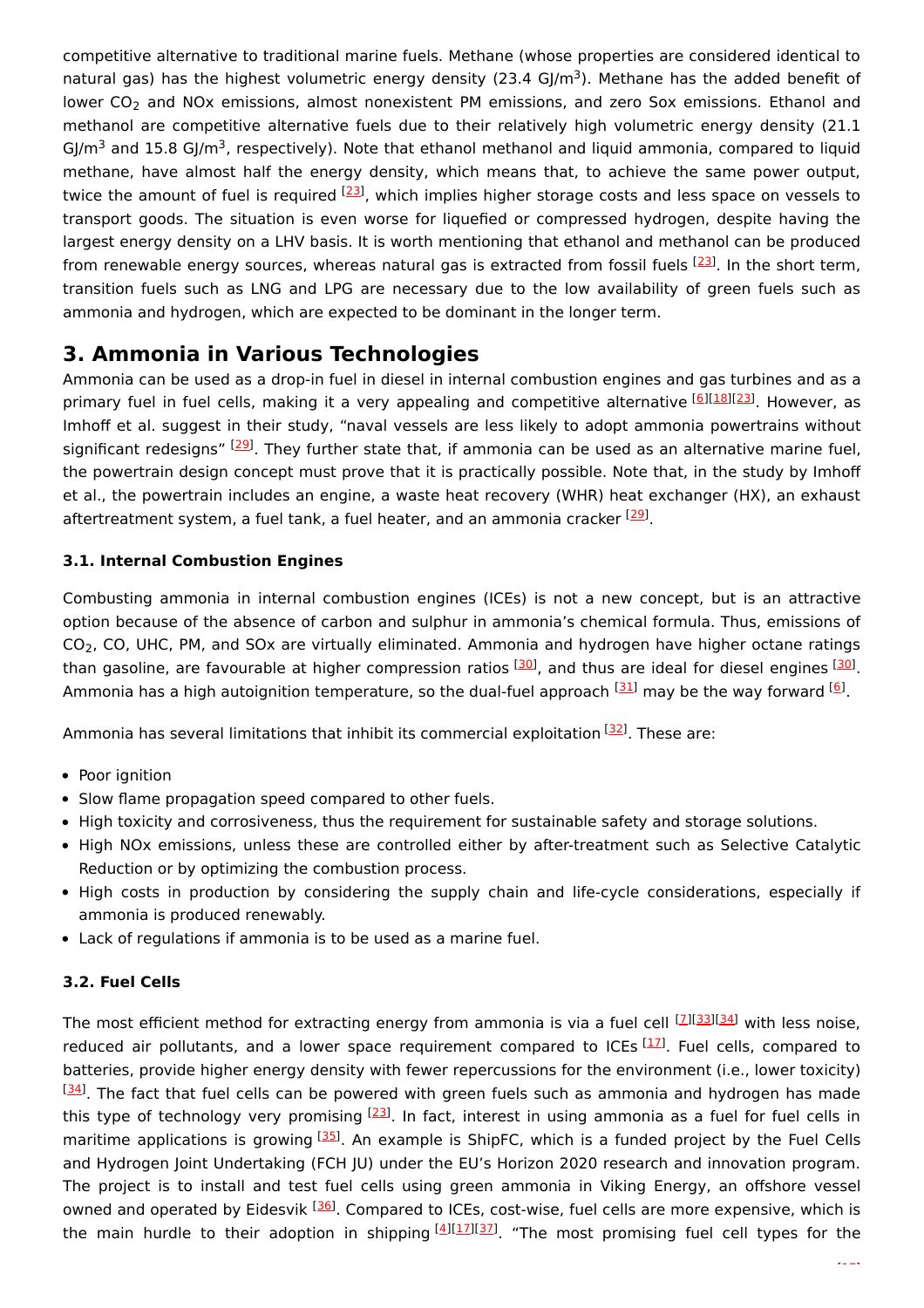maritime sector are proton exchange membrane fuel cells (PEMFC) and solid oxide fuel cell (SOFC)" [\[17](#page-4-16)] because the former is already used in road transportation with relatively high maturity. The latter can use ammonia directly (PEMFC ammonia is used as a carrier for hydrogen) with resulting high power densities [[38](#page-5-11)]. Afif et al. <sup>[38]</sup> rightfully mention that SOFC technology is not yet at the commercialization stage. A recent study by Kim et al. <sup>[\[39](#page-5-12)]</sup> examined the environmental and economic performance of ammonia as a possible fuel on a 2500 Twenty-foot Equivalent Unit container feeder ship for the following propulsion technologies: (1) main engine, (2) generators, (3) PEMFC, and (4) SOFC. The systems were compared with equivalent heavy fuel oil, and they determined that SOFC is the most environmentally friendly option although it has high lifecycle costs. However, case studies are required on all ship types to reach universal conclusions.

## **4. Economic Performance of Ammonia Compared to Other Shipping Fuels, and Projected Development by 2030 and 2050**

Despite ammonia's excellent properties as either a hydrogen carrier or a direct fuel, the current cost of green ammonia is higher than that of fossil fuels. This is a major barrier to the "widespread adoption" of ammonia "as an energy vector" [[40](#page-5-13)][\[41\]](#page-5-14). Blue ammonia will inherently be more expensive than green ammonia due to the extra processing required <sup>[\[40](#page-5-13)]</sup> and the additional infrastructure needed to capture and store  $CO_2$ . The competition between ammonia and hydrogen, in economic terms, was more comprehensively examined by Cheliotis et al.<sup>[[23](#page-4-22)]</sup>. The operating expenditure (OPEX) and capital expenditure (CAPEX) of hydrogen and ammonia were examined and compared against diesel fuel as a benchmark. Cheliotis et al.<sup>[\[23](#page-4-22)]</sup> have shown that the CAPEX for an ammonia-based power system is slightly more expensive than that of hydrogen. On the other hand, Zamfirescu and Dincer [\[16\]](#page-4-15) reported that "ammonia cost per volume of stored energy is three times less expensive than that of hydrogen." Cheliotis et al. <sup>[[23](#page-4-22)]</sup> further mention that the CAPEX is predicted to be lower compared to the corresponding hydrogen-based power system due to the increasing maturity of the technologies and reduced complexity of ammonia-based systems. CAPEX for diesel fuels is relatively stable compared to ammonia and hydrogen, while the OPEX cost increases due to IMO's deep decarbonization targets. Cheliotis et al. [\[23](#page-4-22)] further conclude that it is envisioned that ammonia-powered systems will be the most favourable in economic terms by 2030.

IRENA<sup>[\[42](#page-5-15)]</sup> reported that green ammonia production costs are currently much higher than those of conventional marine fossil fuels. However, as the technologies mature it is expected that the production cost and renewable electricity costs will continue to decrease, so ammonia technologies will become competitive by 2050<sup>[\[42\]](#page-5-15)</sup>. Wang and Wright<sup>[\[43](#page-5-16)]</sup> conclude that hydrogen, which is one of the main competitors of ammonia, has "high capital costs and uncertainty in fuel supply," whereas ammonia has "several technical key hurdles and safety issues." Moreover, Wang and Wright [\[43](#page-5-16)] mention that the dominant driver for conventional ammonia is the price of feedstock in a particular geographical area, which is related to the availability of ammonia's supply chain, similarly to the production costs of hydrogen and methanol.

## **5. Regulations Impacting Ammonia's Use as a Shipping Fuel**

A key barrier for ammonia as a maritime fuel is the lack of ammonia-specific rules for its use as a maritime fuel. These rules will need to address issues of toxicity, safety, and storage. There are regulations and protocols in place for ammonia as it is trans-ported as cargo; however, some amendments in existing regulations regarding ammonia as a fuel are required. "Class Rules will likely be the earliest regulatory framework in place for using ammonia as a fuel" [[21](#page-4-20)]. For example, "one of the important barriers for new fuels such as ammonia and hydrogen is the storage and bunkering infrastructure. This means regulatory actors (Class and Flag) need to collaborate with original equipment manufacturers (OEMs) to enable the uptake" [\[44\]](#page-5-17).

Until regulations for using ammonia as a fuel are in place, the relevant statutory legislation adopted by the IMO, Flag Administrators, and associated Recognised Organisations for designs on ammonia-powered vessels will need to be based upon the Alternative Design Assessment <sup>[[21](#page-4-20)]</sup>.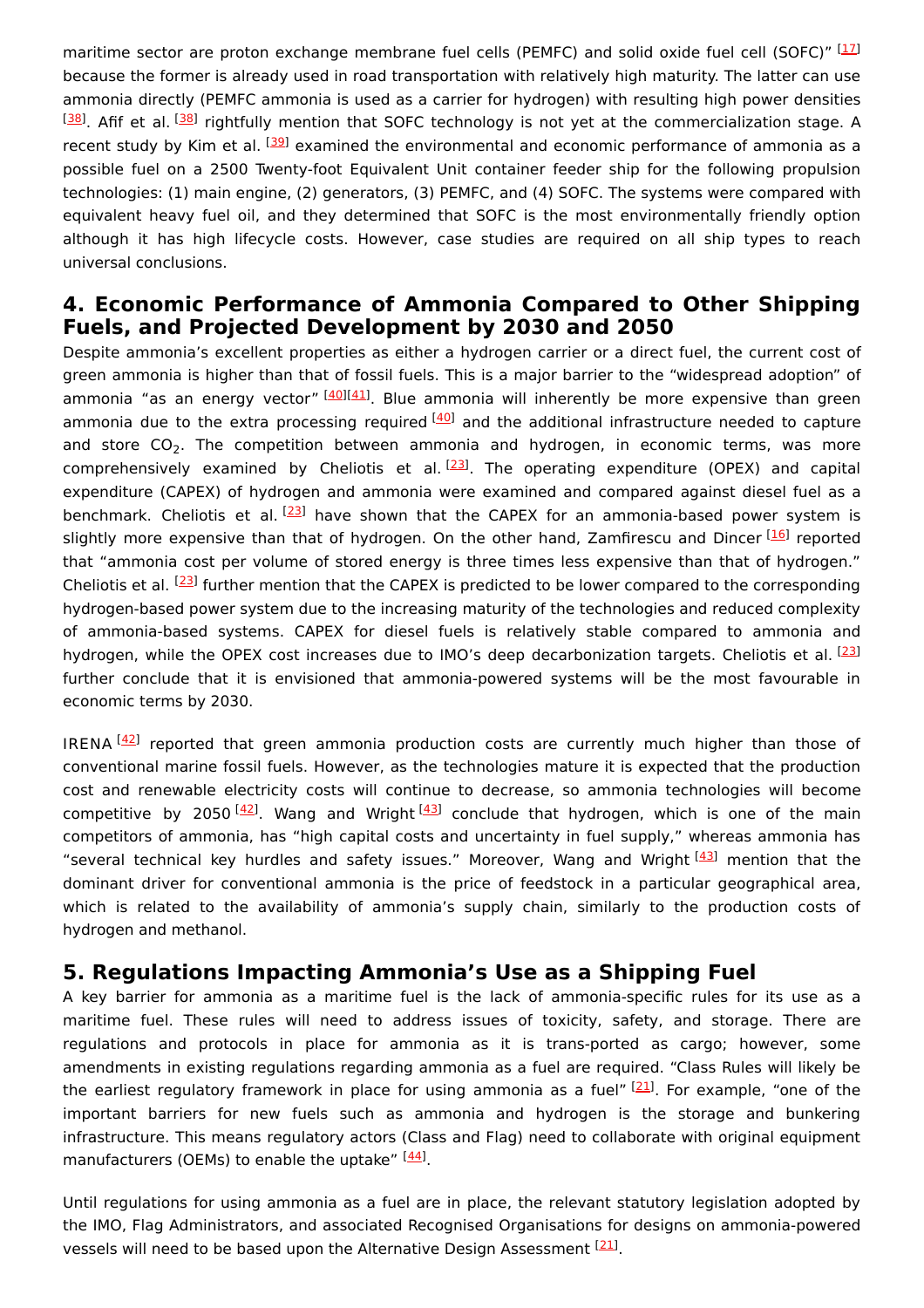#### **References**

- <span id="page-4-0"></span>1. Energy Transitions Commission. The First Wave. A Blueprint for Commercial-Scale Zero-Emission Shipping Pilots. A Special Report by the Energy Transitions Commission for the Getting to Zero Coalition; Energy Transitions Commission: London, UK, 2020.
- <span id="page-4-1"></span>2. Balcombe, P.; Brierley, J.; Lewis, C.; Skatvedt, L.; Speirs, J.; Hawkesa, A.; Staffell, I. How to decarbonise international shipping: Options for fuels, technologies and policies. Energy Convers. Manag. 2019, 182, 72–88.
- <span id="page-4-2"></span>3. United Nations Conference on Trade and Development. Gross Domestic Product: Total Per Capita, Growth Rates, Annual. 2019. Available online: https://unctadstat.unctad.org/wds/TableViewer/tableView.aspx?ReportId=109 (accessed on 7 December 2021).
- <span id="page-4-3"></span>4. DNV-GL. Energy Transition Outlook, Maritime Forecast 2050; DNV-GL: Bærum, Norway, 2019.
- <span id="page-4-4"></span>5. UN Body Adopts Climate Change Strategy for Shipping. Available online: https://www.imo.org/en/MediaCentre/PressBriefings/Pages/06GHGinitialstrategy.aspx (accessed on 7 December 2021).
- <span id="page-4-5"></span>6. Mallouppas, G.; Yfantis, A.E. Decarbonisation in Shipping Industry: A review of research, technology development, and innovation proposals. J. Mar. Sci. Eng. 2021, 9, 415.
- <span id="page-4-6"></span>7. McKinlay, C.J.; Turnock, S.R.; Hudson, D.A. Route to zero emission shipping: Hydrogen, ammonia or methanol? Int. J. Hydrogen Energy 2021, 46, 28282–28297.
- <span id="page-4-7"></span>8. Milton, R.D.; Cai, R.; Abdellaoui, S.; Leech, D.; De Lacey, A.L.; Pita, M.; Minteer, S.D. Bioelectrochemical Haber–Bosch Process: An Ammonia-Producing H2/N2 Fuel Cell. Angew. Chem. Int. Ed. 2017, 56, 2680–2683.
- <span id="page-4-8"></span>9. Kyriakou, V.; Garagounis, I.; Vourros, A.; Vasileiou, E.; Stoukides, M. An Electrochemical Haber-Bosch Process. Joule 2020, 4, 142–158.
- <span id="page-4-9"></span>10. Aziz, M.; Wijayanta, A.T.; Nandiyanto, A.B.D. Ammonia as Effective Hydrogen Storage: A Review on Production, Storage and Utilization. Energies 2020, 13, 3062.
- <span id="page-4-10"></span>11. IEA. Ammonia Technology Roadmap. Towards More Sustainable Nitrogen Fertiliser Production; International Energy Agency: Paris, France, 2021.
- <span id="page-4-11"></span>12. Kane, S.P.; Northrop, W.F. Thermochemical Recuperation to Enable Efficient Ammonia-Diesel Dual-Fuel Combustion in a Compression Ignition Engine. Energies 2021, 14, 22.
- <span id="page-4-12"></span>13. International Fertilizer Industry Association. Fertilizers, Climate Change and Enhancing Agricultural Productivity Sustainably; International Fertilizer Industry Association: Paris, France, 2009.
- <span id="page-4-13"></span>14. Chisalita, D.; Petrescu, L.; Cormos, A.; Cormos, C. Assessing Energy and CO2 Emission Reduction from Ammonia Production by Chemical Looping as Innovative Carbon Capture Technology. In Proceedings of the 28th European Symposium on Computer Aided Process Engineering, Graz, Austria, 10–13 June 2018; Elsevier, B.V.: Graz, Austria, 2018; Volume 43, pp. 1269–1274.
- <span id="page-4-14"></span>15. Department for Transport. Clean Maritime Plan; Department for Transport: London, UK, 2019.
- <span id="page-4-15"></span>16. Zamfirescu, C.; Dincer, I. Using ammonia as a sustainable fuel. J. Power Sources 2008, 185, 459–465.
- <span id="page-4-16"></span>17. Cames, M.; Wissner, N.; Sutter, J. Ammonia as a Marine Fuel: Risks and Perspectives; Oko-Institut e.V.: Berlin, Germany, 2021.
- <span id="page-4-17"></span>18. ITF. Decarbonising Maritime Transport. Pathways to Zero-Carbon Shipping by 2035; International Transport Forum: Paris, France, 2018.
- <span id="page-4-18"></span>19. Fahnestock, J.; Bingham, C. Mapping of Zero Emission Pilots and Demonstration Projects, 2nd ed.; Global Maritime Forum: Copenhagen, Denmark, 2021.
- <span id="page-4-19"></span>20. Singh, V.; Dincer, I.; Rosen, M. Chapter 4.2—Life Cycle Assessment of Ammonia Production Methods. In Exergetic, Energetic and Environmental Dimensions; Dincer, I., Colpan, C.O., Kizilkan, O., Eds.; Academic Press: Cambridge, MA, USA, 2018; pp. 935–955.
- <span id="page-4-20"></span>21. Fahnestock, J.; Søgaard, K.; Lawson, E.; Kilemo, H.; Stott, C.F.; Stott, S.F. NoGAPS: Nordic Green Ammonia Power Ship; Fürstenberg Maritime Advisory and the Global Maritime Forum: Copenhagen, Denmark, 2021.
- <span id="page-4-21"></span>22. AGuati-Rojo, A.; Demski, C.; Poortinga, W.; Valera-Medina, A. Public Attitudes and Concerns about Ammonia as an Energy Vector. Energies 2021, 14, 21.
- <span id="page-4-22"></span>23. Cheliotis, M.; Boulougouris, E.; Trivyza, N.; Theotokatos, G.; Livanos, G.; Mantalos, G.; Stubos, A.; Stamatakis, E.; Venetsanos, A. Review on the Safe Use of Ammonia Fuel Cells in the Maritime Industry. Energies 2021, 14, 3023.
- <span id="page-4-23"></span>24. Bourne, C.; Nietsch, T.; Griffiths, D.; Morley, J. Application of Fuel Cells in Surface Ships; Rolls-Royce Strategic Systems Engineering: Derby, UK, 2001.
- <span id="page-4-24"></span>25. Gray, N.; McDonagh, S.; O'Shea, R.; Smyth, B.; Murphy, J.D. Decarbonising ships, planes and trucks: An analysis of suitable low-carbon fuels for the maritime, aviation and haulage sectors. Adv. Appl. Energy 2021, 1, 100008.
- <span id="page-4-25"></span>26. DNV. Use of Methanol Fuel: Methanol as Marin Fuel: Environmental Benefits, Technology Readiness, and Economic Feasibility; DNV: Berum, Norway, 2016.